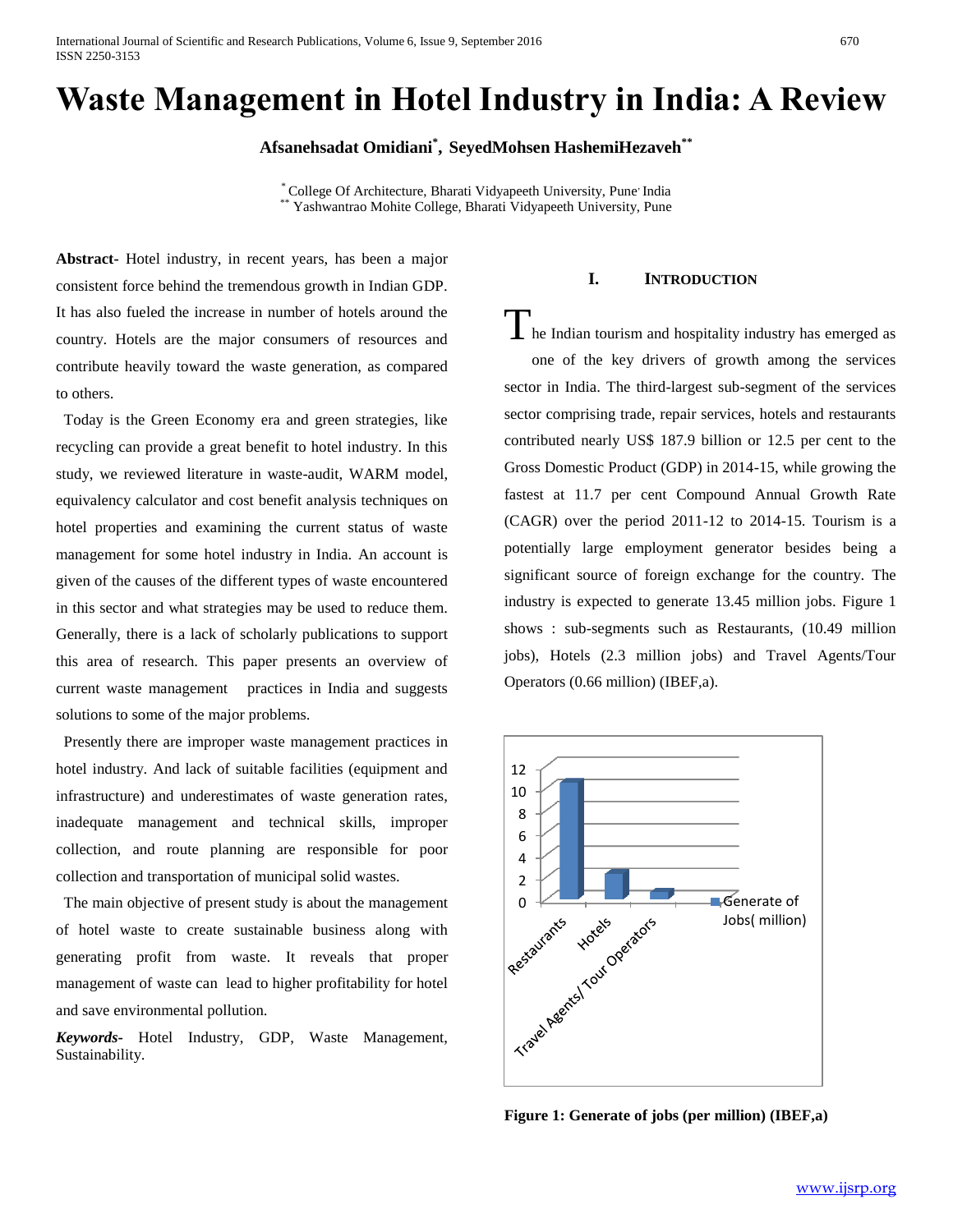Total contribution by travel and tourism sector to India's GDP is expected to increase from US\$ 136.3 billion in 2015 to US\$ 275.2 billion in 2025. Travel and tourism is the third largest foreign exchange earner for India. In 2014, the country managed foreign exchange earnings of USD 19.7 billion from tourism (IBEF,b).

 The hospitality industry in many parts of the world is expected to see significant rates of growth in the next few years. Most human activities create waste, and the way this waste is handled, stored, collected and disposed of can pose risks to the environment and to public health (Zhu et al., 2008). With the increase of business activities as well as rapid urbanization, the generation of waste has also increased. Improper management of this waste has led to various hazards not only for human beings but also for the whole ecosystem. Recycling has been at the forefront of successfully managing the problem related to waste. It is one of the processes that is used in Integrated Solid Waste Management (ISWM) along with reduce and reuse (Memon, 2010).

 In one of the studies conducted in Bali, it was found that participation in a waste management program provided direct economic benefits to the hotels (through waste minimization), indirect benefits such as a better corporate image, and avoided costs (liability) (Tang,2004; Vahatiitto, 2010).

 Studies have shown that tourists (hotel guests/clients) are willing to pay more for environmental friendly products and services such as hotel accommodation (Kang et al.,2012; Masau and Prideaux, 2003). Many hotels are practicing environmentally friendly policies and recycling to manage waste, which is benefitting them by an increase in profit and getting positive customer response and improved corporate brand image (IHRA, 1995).

 In this work, our goal is to provide a comprehensive review of the status of waste management in today's hospitality industry in India. Such a review will be of relevance and benefit to management in hotel industry, and help to economic sector and minimize the ecological footprint.

# **II. Research Elaborations**

### **1. waste from the hospitality industry**

 Generally speaking, waste from the hospitality industry consists of both wet (organic/biodegradable) and dry waste. The wet waste consists primarily of food waste (Wagh, 2008), which can account for more than 50% of the hospitality waste (Curry, 2012) and up to one third of all the food served within the hospitality sector (Marthinsen et al., 2012).

 Hotels are one of the major sources of solid waste generation, for reducing the volume of the waste, Kirk (1995) focused on purchasing policies (develop partnership, products with sensible packing), waste management (minimize waste in the operation, reuse and recycle) and waste disposal (partnership with disposal companies, sound disposal methods) by hotel to meet environmental responsibility and reduce the burden of waste. Considering the significant role of the hotel industry in terms of waste generation(half a pound to 28.5 pounds of trash per day per room) and the fast growth of the industry, adopting a number of environmental best practices with quantifiable measures, including areas of benchmarking and auditing, financial analysis to facilitate informed decision making, and operational training, becomes important due to certain factors such as increasing regulation and rising utility costs (Goldstein and Primlani, 2012). This study helps to understand the waste generation and its management for estimating the monetary benefits of recycling for the industry and the environment. Findings of this study support the instrumental stakeholder theory.

 The expansion in hospitality sector operations is complemented by an expansion in its waste management operations. More waste usually translates into a greater environmental footprint and therefore more harm to the ecosystem. For example, a hotel guest is estimated to generate up to 1 kg of waste per day on average (International Hotel Environmental Initiative, 2002), and this amounts to millions of tons of waste being generated worldwide annually. Therefore, the importance of studying the hotel management in order to minimize the waste cannot be overemphasized.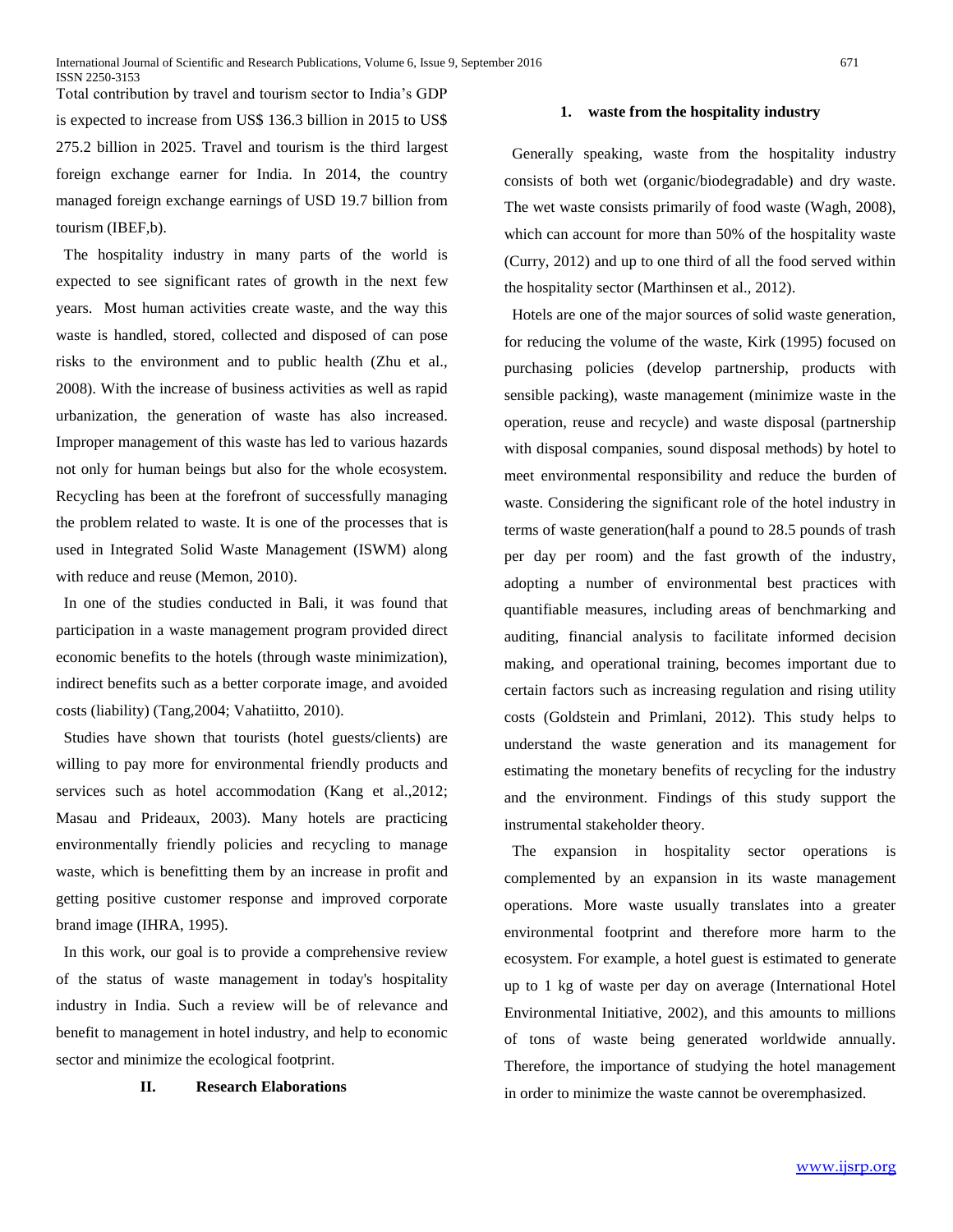For a hospitality business, the cost of solid waste management includes various factors such as the disposal and transport of waste, as well as associated labor costs (Todd and Hawkins, 2003).

Therefore, more efficient waste management can help lead to significant savings for the business depending on where the business is located and the waste management regulations in that area.

Other benefits of ecofriendly waste management include an improved business image, reduced carbon emissions from the decreased transportation of waste, reduced costs due to smaller order requirements from suppliers, improved relations with stakeholders, reduced risks and liabilities, and health and safetybenefits (Ball and Abou Taleb, 2010).

Waste generation is one of the complex issues now days as it emerges as a global problem for environment and human health. Hotel industry is main source of waste generation, a large chunk of waste generated from hotels lodging, storing and kitchen areas. Managing waste positively affect social, economic and environmental issues of countries and organization (Rohweder, 2008).

# **2. Characterization and quantification of waste in the hospitality industry**

 Various studies have showed some light on the typical waste types generated at hotels. For instance, aluminum, plastics, glass, steel, cardboard and food waste were cited as being the main components of hotel waste in some studies (Axler,1973; Kirk,1995). As per another study (Zein et al., 2008), the components of hotel waste along with their sources are shown in Tables 1, which show non-hazardous types of waste.

| <b>Non-hazardous Waste Type</b> | <b>Components</b>                                                                                                                | <b>Source</b>                                             |
|---------------------------------|----------------------------------------------------------------------------------------------------------------------------------|-----------------------------------------------------------|
| Household wastes                | Food/kitchen waste, used or dirty paper and<br>wrapping, plastic wrapping or bags,<br>composted wrappers                         | Hotel's different departments                             |
| Cardboard                       | Packing                                                                                                                          | Hotel's purchasing and other departments                  |
| Paper                           | Printed documents, brochures, menus, maps,<br>magazines, newspaper                                                               | Administration, reception, guests room,<br>restaurants    |
| Plastic                         | Bags, bottles (hat did not contain hazardous)<br>material), household goods, individual<br>portion wrappers for various products | Kitchen, restaurants, bars, guest room,<br>Administration |
| Metal                           | Tin cans, jar lids, soda cans, food containers,<br>mayonnaise, mustard and tomato puree<br>tubes, aluminum packing               | Kitchen, restaurants, bars, guest room                    |
| Glass                           | Bottles, jars, flacks                                                                                                            | Kitchen, restaurants, bars, guests rooms                  |
| Cloth                           | Table cloth, bed-linen, napkins, clothes, rags                                                                                   | Kitchen, restaurants, bars, bathrooms, guests<br>rooms    |
| Wood                            | Wooden packing pallets                                                                                                           | Purchasing department                                     |
| Organic waste                   | Fruit and vegetables peelings, flowers and<br>plants, branches, leaves, grass                                                    | Kitchen, restaurants, bars, guests rooms,<br>gardens      |

# **Table 1: Types of non-hazardous waste in the hotel industry (based on the work of Zein et al., 2008)**

It is also clear from Table 1 that multiple types of waste tend to be generated at individual locations. The relative percentage of each of these different waste types also varies by establishment. The waste composition values, provided by different publications in chronological order, are presented in the first section of Table 2. Only publications which have specifically reported quantities for waste types constituting hospitality waste are mentioned.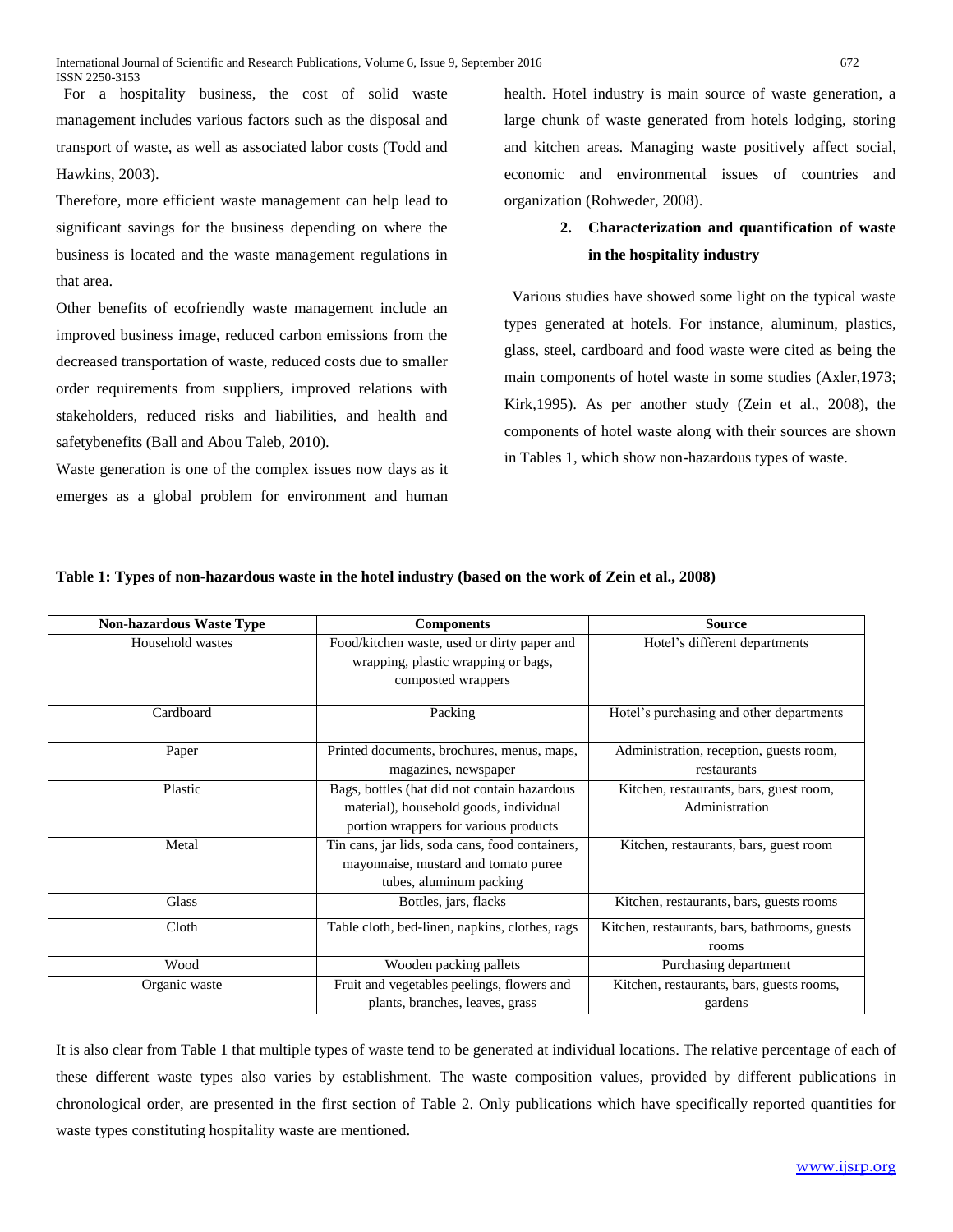| Reference               | <b>Study location</b>      | <b>Study period</b> | Waste quantities/calculation                          | Data source          |
|-------------------------|----------------------------|---------------------|-------------------------------------------------------|----------------------|
|                         |                            |                     | (per day)                                             |                      |
| (AMAR NATH,             | New Delhi, Noida, Greater  | 2013                | FOOD/WET 61.2% WASTE, 0.8% PLASTIC PET                | Study of             |
| 2014)                   | Ghaziabad<br>Noida,<br>and |                     | BOTTLE, 1.5% OTHER/MIXED PLASTIC, 0.5%                | eight hotels         |
|                         | Gurgaon                    |                     | TETRA<br><b>PAK</b><br>(Laminated<br>0.47%<br>Paper), |                      |
|                         |                            |                     | ALUMINIUM,<br>14.8%<br>GLASS,<br>6.1%                 |                      |
|                         |                            |                     | NEWSPAPER, 0.7% MIXED                                 |                      |
|                         |                            |                     | OFFICE PAPER, 13.7% CARDBOARD,                        |                      |
|                         |                            |                     | 0.2% TRASH (Laminated Plastic)                        |                      |
| Nripendra Singh         | Pennsylvania               | 2013                | 10% Plastic bottle, 2% Other plastic, 3% Terracycle,  | Study of 3 hotels    |
| et al., 2014            |                            |                     | 5% Aluminium, 6% Glass, 7% Newspaper, 6%              | with<br>F&B          |
|                         |                            |                     | Mixed office, 2% Cardboard, 47% Compost, 13%          | services and 2       |
|                         |                            |                     | Trash in hotels with F&B services and 17% Plastic     | hotels without F     |
|                         |                            |                     | bottle, 6% Other plastic, 5% Terracycle, 12%          | &B services          |
|                         |                            |                     | Aluminium, 14% Glass, 3% Newspaper, 5% Mixed          |                      |
|                         |                            |                     | office, 6% Cardboard, 19% Compost, 12% Trash in       |                      |
|                         |                            |                     | hotels without F&B services                           |                      |
| (Do Nam Trung,          | Vietnam                    | Not dated           | 41% Food waste, 21% Plastics Packing, Paper, 5%       | Solid<br>waste<br>in |
| S. Kumar, 2003)         |                            |                     | Aluminium cans, metal, glass, 4% Garden waste,        | stars hotels (more   |
|                         |                            |                     | 27% Others                                            | than 30 hotels)      |
|                         |                            |                     |                                                       |                      |
| (Parfitt et<br>al.      | <b>UK</b>                  | 2012                | 37% food waste, 18% paper, 7% cardboard, 15%          | Study of 35 hotels   |
| $2013)$ <sup>*</sup>    |                            |                     | plastics, 10% glass,                                  |                      |
|                         |                            |                     | and 13% other                                         |                      |
| (WRAP<br>UK,            | <b>UK</b>                  | 2009-h2010          | 41% food waste, 13% paper, 9% cardboard, 10%          | Study<br>of<br>138   |
| $2012a,b)$ <sup>*</sup> |                            |                     | plastics, 14% glass,                                  | hospitality          |
|                         |                            |                     | and 13% other                                         | industry             |
|                         |                            |                     |                                                       | businesses           |

# **3. Solid waste management in the hospitality industry**

 Solid waste is a key concern in the hospitality industry. Typically, a hotel guest can produce 1 kg of waste a day that accumulates to thousands of tonnes of waste annually (IHEI, 2002). Many small hotel operators have very little interest in reducing and/or recycling waste, believing that such activities are too expensive and time-consuming (Chan & Lam, 2001). For a hotel business, the cost of solid waste is not only the cost of disposal but includes other hidden costs, i.e. staff, resources and energy (Todd & Hawkins, 2007).

 Cummings (1997) developed a hierarchy model of hospitality SWM. The model introduces five levels for waste minimisation including commit to waste minimisation, purchase with eco-intelligence, use efficiently to generate less waste, reuse waste materials and segregate and recycle waste. However, Cummings's model will not be applicable to hoteliers who have negative attitudes towards the implementation of more sustainable SWM practices as the model does not have any system of motivation and/or pressure to influence hoteliers' behavioural intentions in relation to SWM. It is essential to educate and train staff about waste minimisation practices, along with providing incentives to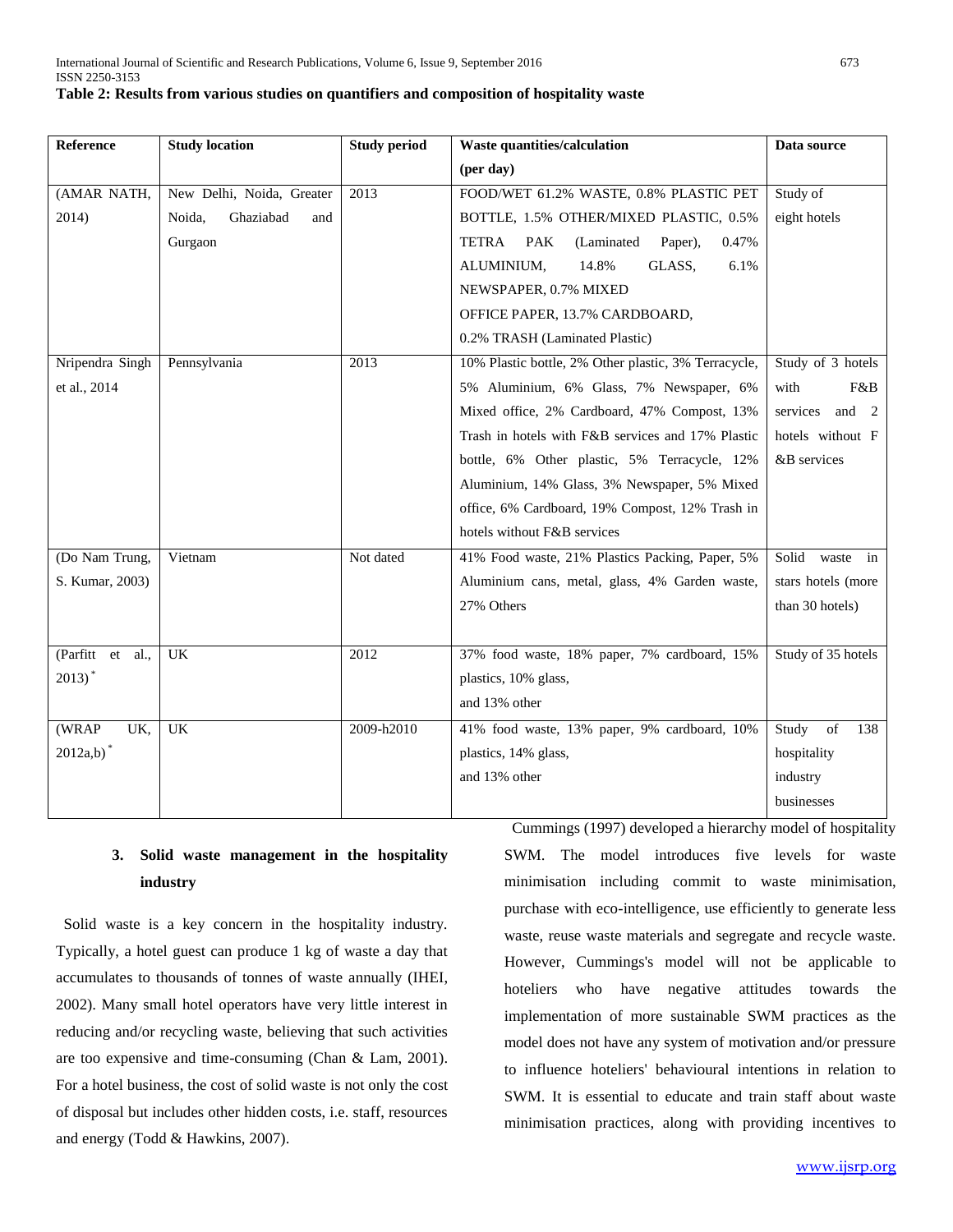enhance their commitment to the programme (Cummings, 1997; Trung & Kuma r, 2005). Cummings (1997) indicated that customers can play an important role in a hotel's waste recycling programme by not contaminating waste with food. A range of methods can be used to encourage customers to segregate their recyclable materials, i.e. providing another bin in the room or near lifts for recyclable materials. Hayward (1994) indicated that customers' attitudes towards the environmental issues had changed positively. Many hotels reported high customer participation rates in hotel waste recycling programmes, e.g. Disneyland resort in Anaheim and Disney World.

### **4. Waste hierarchy**

 This model was given by European Union (EU) strategy on waste (Williams, 2005; Gervais, 2002). The waste hierarchy provides order for the best environmental options which have least impact on environment, and supports sustainable waste management (UK Government Strategy Unit, 2002).

 The waste hierarchy introduced by Waste on Line (2006) provides a range of options to handle different waste streams (prevention, minimisation, reuse, recycle, energy recovery and disposal) (see Figure 2). Prevention is the elimination of waste before it is actually created. Minimisation is the reduction of waste during the life cycle of the product. Reuse is a process of putting waste materials back into use so that they do not go into the waste stream. Recovery is the retrieval of a part of the value of the materials through recycling and energy recovery. Disposal, at the bottom of the hierarchy, usually involves landfill and incineration of waste (Baker & Vandepeer, 2004). However, the waste hierarchy did not address composting, which was an essential SWM option for handling organic waste in a sustainable way (Webster, 2000).



# **Figure 2. The SWM hierarchy.Source: Image reproduced, courtesy of Cardiff County Council**

 The purpose of the waste hierarchy is to give priority to waste prevention. Failing that it aims to promote the re-use and recovery of waste. Food waste collection and composting fit into the recycling stage of the waste hierarchy. Only when all other options have been considered, should waste be disposed of, usually in the form of landfill. The higher up the waste hierarchy a waste management strategy is, the more sustainable it is. The purpose of the waste hierarchy is to give priority to waste prevention. Failing that it aims to promote the re-use and recovery of waste. Collection of food waste and composting fits into the process of recycling. Only when all other options have been considered, should waste be disposed of, usually in the form of landfill. The higher up the waste hierarchy a waste management strategy is, the more sustainable it is(Amar Nath, 2014).

# **Impact of Population Growth on Municipal Solid Waste (MSW) Generation in India:**

 Population growth and rapid urbanization means bigger and denser cities and increased MSW generation in each city. The data compiled for this report indicates that 366 cities in India were generating 31.6 million tons of waste in 2001 and generated 47.3 million tons in 2011. It shows 50% increase in one decade. It is estimated that these 366 cities will generate 161 million tons of MSW in 2041, a five-fold increase in four decades. At this rate the total urban MSW generated in 2041 would be 230 million TPY (630,000 TPD) (Annepu, R.K.,2012).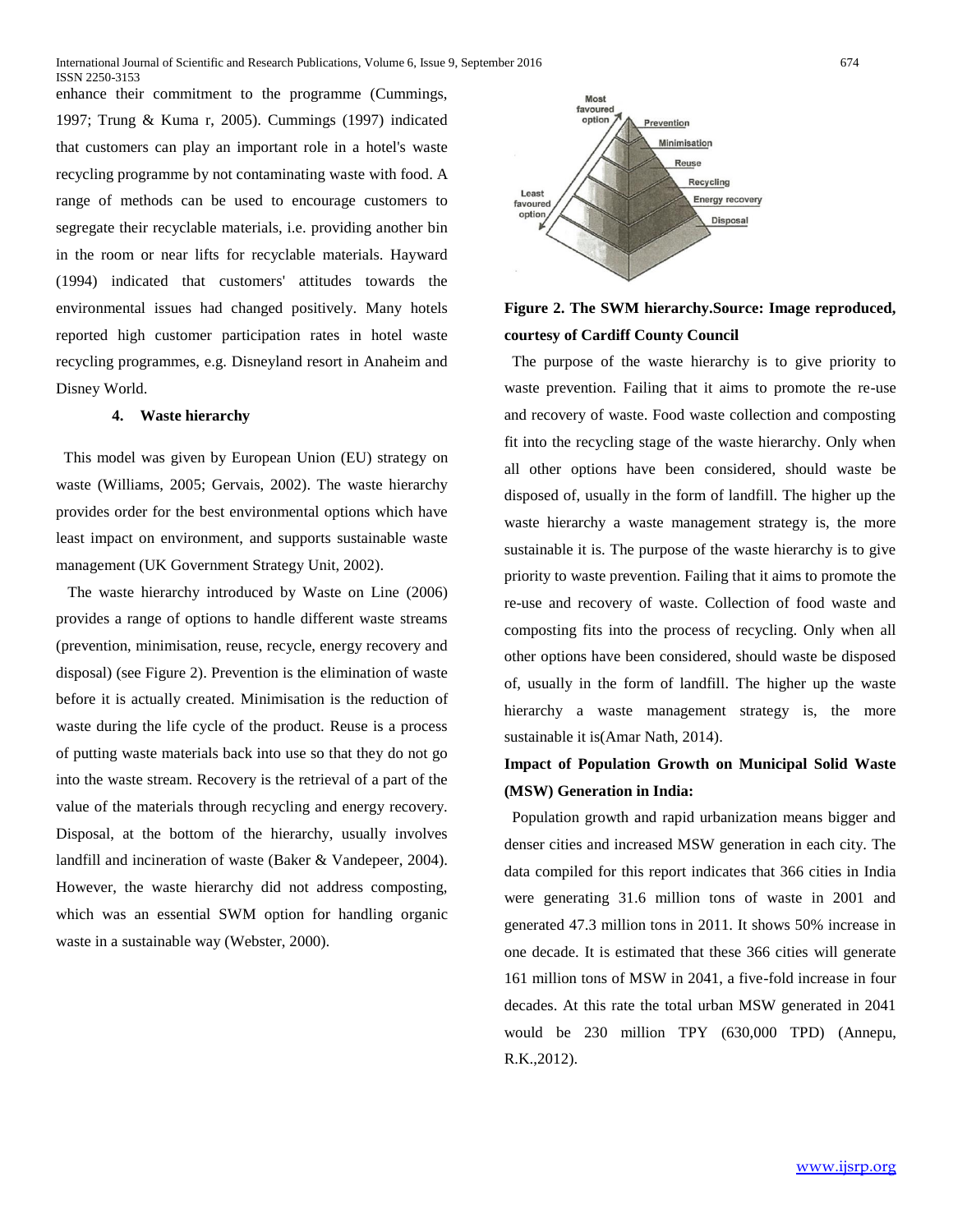# **Table 3: Population Growth and Impact on Overall Urban**

| Year | Population | Per Capita | Total Waste |
|------|------------|------------|-------------|
|      | (Millions) |            | generation  |
|      |            |            | Thousand    |
|      |            |            | Tons/year   |
| 2001 | 197.3      | 0.439      | 31.63       |
| 2011 | 260.1      | 0.498      | 47.3        |
| 2021 | 342.8      | 0.569      | 71.15       |
| 2031 | 451.8      | 0.649      | 107.01      |
| 2036 | 518.6      | 0.693      | 131.24      |
| 2041 | 595.4      | 0.741      | 160.96      |

**Waste Generation and Future Predictions until 2041**

Source: Adopted from Annepu, R.K (Annepu, R.K.,2012)

 MSW Rules 2000 mandate "landfills should always be located away from habitation clusters and other places of social, economic or environmental importance", which implies lands outside the city. Therefore, increase in MSW will have significant impacts in terms of land required for disposing the waste as it gets more difficult to site landfills (DEA, 2009).

### **5. Data analysis**

 For analyzing the date, four major tools should be done i.e. waste audit, WARM Model (Waste Reduction Model), Equivalency calculator and cost benefit analysis. Waste audit calculate the amount of waste generated from hotel. WARM model calculate the rate of emission generated from hotel waste in a year. Equivalency calculator use to calculate usable emission generated from waste to other sector and finally, cost benefit analysis use to calculate the cost of implementation of green practices and its monetary and nonmonetary benefit. Then a model should be developed to manage the wastes.

### **5.1. Waste audit**

 Hotel industry is the main source of waste generation, which is directly sent to the landfill sites without any proper treatment (McCoy, Bacot and Galvan, 2002). Hotels in India contribute to the generation of overall waste. As the study suggested by Wagh that hotel industry up to thirty per cent of the total waste generated.

A first step to a waste management program is a waste audit. Author will investigate the audit sheet waste which is classified into recyclable, compostable and inert waste. Recyclable wastes are those wastes, which can be processed by alternative techniques or procedure to convert into byproducts or any useful material. Compostable waste like food waste, leftover foods, kitchen waste etc. are recycle in the form of composting to convert valuable manure, a perfect soil conditioner. Finally, inert waste like laminated plastic products or mixed waste that are not in the position to process to convert any valuable item that's why these wastes are directly sent to the landfills? (Aamar Nath, 2014). Audit was conducted randomly, without any prior notification given to these hotels to ensure unbiased audits and avoid any deliberate action by hotels to manage their recycling status.

# - **Identification of process of profitability from waste management practices in hotels:**

#### **5.1.1: Literature review and published reports**

 There are some important research studies on types of waste produced by hotels. For example,

Axler (1973), Kirk (1995) and Taleb (2005) indicated that hotel waste is generated in the form of glass, steel, cardboard, aluminum, plastics, and food. Each of these waste materials has different degenerate time, which is based on the composition of waste material (Rajput, R. and et al., 2009). A waste audit is most formal a dwell-structured process to quantify the amount of waste generated by any organization.

#### **5.1.2: Developed waste audit form**

 It is developed on the basis of various literature reviews, waste samples examined and different waste material weights and/or volumes calculated.

#### **5.1.3: Expert Validation**

 After developing waste audit sheet it was tested to one of the hotel but results were not satisfactory because in India especially in hotel industry there is no provision of waste segregation and with the lack of proper waste segregation, the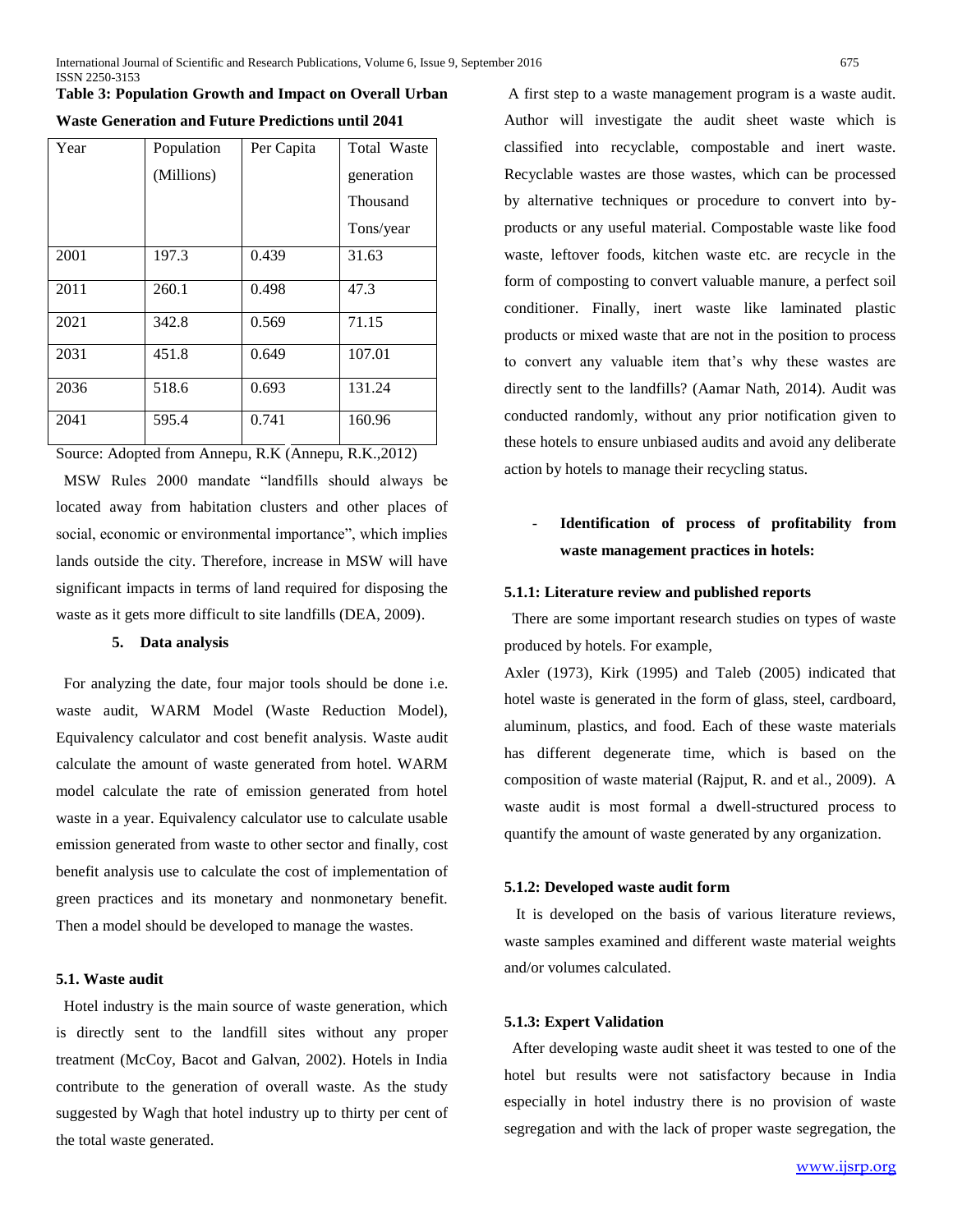audit sheet is not filled well, hoteliers don"t have any proper detail of each waste material. Then with the help of hotel industry experts, audit sheet was validated. As recommended by Hardesty & Bearden (Hardesty, and Bearden, 2004), audit sheet was again reviewed by the judges; persons that are expert in that specific domain area(Nath, 2014).

#### **5.1.4: Developed Final Audit Form**

 After completing expert validation, a final and more systematic audit form is developed after some changes. In the final audit form the first column shows the category of type of waste material i.e. recyclable, compostable or direct landfilling. Each hotel can audited 5 times a day with particular dates. Second column shows the name of the hotel, date, day and waste detail. Second last column was used to calculate the average of all 5 day auditing. And last column shows the percentage of each waste material in a particular hotel per day(Nath, 2014).

# **-Pilot study: Customer preferences for green hotels**

 Before going to the depth of research a pilot study has been conducted. In pilot study, customer survey is used to know whether the customers are interested to stay in green practices based hotel or not. Also it is used to know the most prominent factor for implementing green practices in any hotel. After specifying and defining the domain theobjective of the study is to generate a large pool of items through various techniques like literature review, experts" feedback, various reports and industry-specific descriptions are used to generate the list of items(Nath, 2014).

#### **a. Warm model**

 WARM model is one of the best alternatives to estimate GHG emission because of waste characterization feature and alternative method to reduce each type of waste.

 The share of organic/compostable content in hotel waste is higher due to consumption pattern, life style, food habits and culture in India. But it is not segregated at the source, which makes it unfit for composting, and the waste which is composted in its current form, generate low or poor quality of compost. Also due to improper segregation of waste,

combustion technique in India is not suitable enough. It is for this reason that various wastes to energy (WTE) or combustion plants are either shut down or operate at a loss. Waste material like aluminum cans, steel cans, all type of papers, cardboard and plastics are easily recycled among hotels in India. Remaining waste like inert materials and mix waste (non-segregated waste) mainly wet waste, goes to the landfill(Singh et al., 2014).

 In WARM model the first step is to calculate baseline scenario. It is used to calculate the emission according to current practice of waste disposal. Next step in WARM model is alternate scenario which is suggestive in nature, and shows that if the waste is utilized/managed properly by recycling, composting or combustion depending on the type of waste, can lead to reduction in total emission.

|  | Table 4: Type of waste generation in hotel industry |  |  |
|--|-----------------------------------------------------|--|--|
|  |                                                     |  |  |

| Category of           | Waste      | Category of        | Waste      |
|-----------------------|------------|--------------------|------------|
| waste                 | Reduction  | waste              | reduction  |
|                       | by         |                    | by         |
| <b>Aluminium Cans</b> | Recycle    | Grass              | Combusting |
| Aluminium Ingot       | Recycle    | Leaves             | Combusting |
| <b>Steel Cans</b>     | Recycle    | <b>Branches</b>    | Combusting |
| Copper Wire           | Recycle    | Mixed              | Recycle    |
|                       |            | Paper(general)     |            |
| Glass                 | Recycle    | Mixed              | Recycle    |
|                       |            | Paper(primarily    |            |
|                       |            | residential)       |            |
| <b>HDPE</b>           | Recycle    | Mixed              | Recycle    |
|                       |            | Paper(primarily    |            |
|                       |            | from office)       |            |
| <b>LDPE</b>           | Recycle    | <b>Mixed Metal</b> | Recycle    |
| PET                   | Combustion | Mixed              | Recycle    |
|                       |            | Plasticizers       |            |
| <b>LLDP</b>           | Recycle    | Mixed              | Recycle    |
|                       |            | Recyclables        |            |
| PP                    | Recycle    | Mixed              | Combusting |
|                       |            | Organics           |            |
| <b>PS</b>             | Recycle    | Mixed MSW          | Combusting |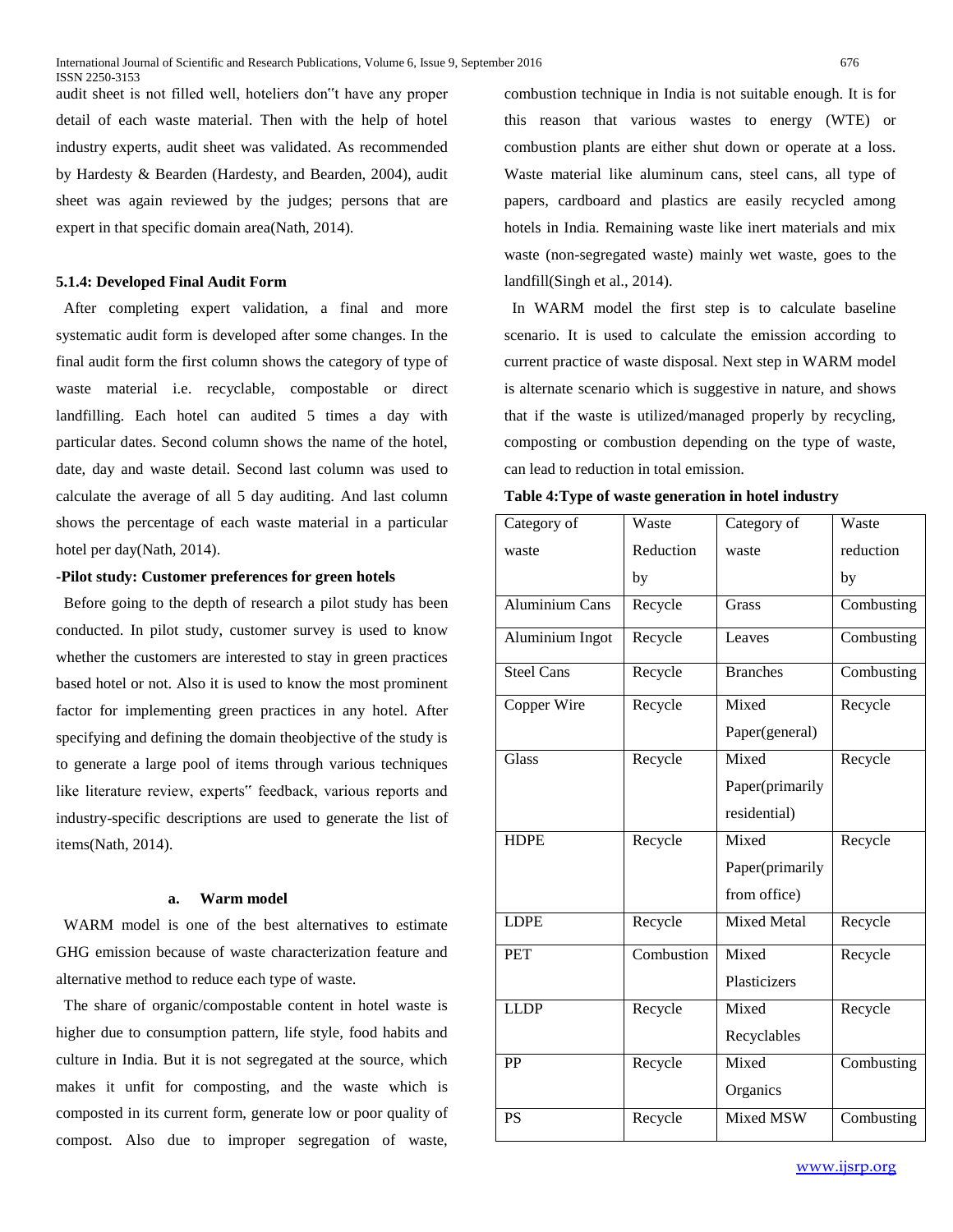| <b>PVC</b>       | Recycle    | Carpet                | Recycle |
|------------------|------------|-----------------------|---------|
| <b>PLA</b>       | Recycle    | Personal              | Recycle |
|                  |            | Computers             |         |
| Corrugated       | Recycle    | <b>Clay Bricks</b>    | Recycle |
| Containers       |            |                       |         |
| Magazines/Third- | Recycle    | Concrete              | Recycle |
| class Mail       |            |                       |         |
| Newspaper        | Recycle    | Fly Ash               | Recycle |
| Office Paper     | Recycle    | <b>Tires</b>          | Recycle |
| Phonebooks       | Recycle    | Asphalt               | Recycle |
|                  |            | Concrete              |         |
| <b>Textbooks</b> | Recycle    | Asphalt               | Recycle |
|                  |            | Shingles              |         |
| Dimensional      | Recycle    | Drywall               | Recycle |
| Lumber           |            |                       |         |
| Medium-density   | Recycle    | Fibre glass           | Recycle |
| Fire board       |            | Insulation            |         |
| Food Scraps      | Combusting | <b>Vinyl Flooring</b> | Recycle |
| Yard trimmings   | Combusting | <b>Wood Flooring</b>  | Recycle |

Source: Adopted from United States Environmental Protection Agency (USEPA, 2013) (WARM Model)

 The average waste generated per hotel is derived on daily basis by Auditing in Kilograms (kg). further it is multiplied by 365 days to calculate average number of waste generated from a single star rated. Finally, value divided by 1000 to convert it to tons. This will show the emission generation ratio from a single star rated hotel. Thus, the entire weight of all waste material is received in terms of yearly basis (Nath, 2014).

#### **b. Equivalency calculator**

 Equivalency calculator is a tool developed by United States Environment Protection Agency (USEPA). This tool was used to show the optimum utilization of GHG emission to other sector. It may be useful in communicating the greenhouse gas reduction strategy, reduction targets, or at reducing greenhouse gas emissions.

Equivalency calculator the emission analysis in other sector like passenger vehicles, gasoline consumed, oil consumed, tanker trucks" worth of gasoline, electricity use, energy use,

deforestation, propane cylinders, burning railcars" worth of coal, emissions from waste sending to the landfill, emissions from coal fired power plants, etc. (Nath, 2014).

#### **c. Cost benefit analysis**

 Cost benefit analysis, is promising in order to show the potential of waste management and its positive implementation to hotel industry as well as to the environment. The key objective is to reduce their generation of emissions and pollution at the source.

#### *Net benefit = Benefit - Cost*

There are various methods for waste treatment according of the nature of waste. There are:

Treatment of recyclable waste and treatment of compostable waste.

#### **5.2. Treatment of recyclable waste**

 According to Nath (2014), there are many different ways to treat waste. Paper waste are treated with repulping technique to convert paper and paperboard products.

Plastic waste are treated with the help of Extruder Machine, Injection moulding, Blow moulding, Film blowing and depolymerisation Process (the plastic is melted and chemically broken down) and Fluidized bed reactor to convert into bottles and jar. Textiles waste are treated with the help of Remanufacturing process, Lyocell process, Patagonia process and Textile incineration to convert into reusable cloths. Glass waste is treated with Cullet- Glass crusher. Metals waste are treated with the help of Ferrous metal shears. Garden waste and food waste are treated with the process of composting and convert manure from it.

#### **5.3. Treatment of compostable waste**

 Hotel organic waste can be reduced by composting as a best alternative. It is a biological process of decomposition of organic wastes within certain condition like proper ventilation, temperature, moisture and carbon and nitrogen ratio( MSW Manual, 2000). Compost is useful manure and perfect soil conditioner. Composting is basically depending on the nature of 119 waste and its decomposition process. In the manual of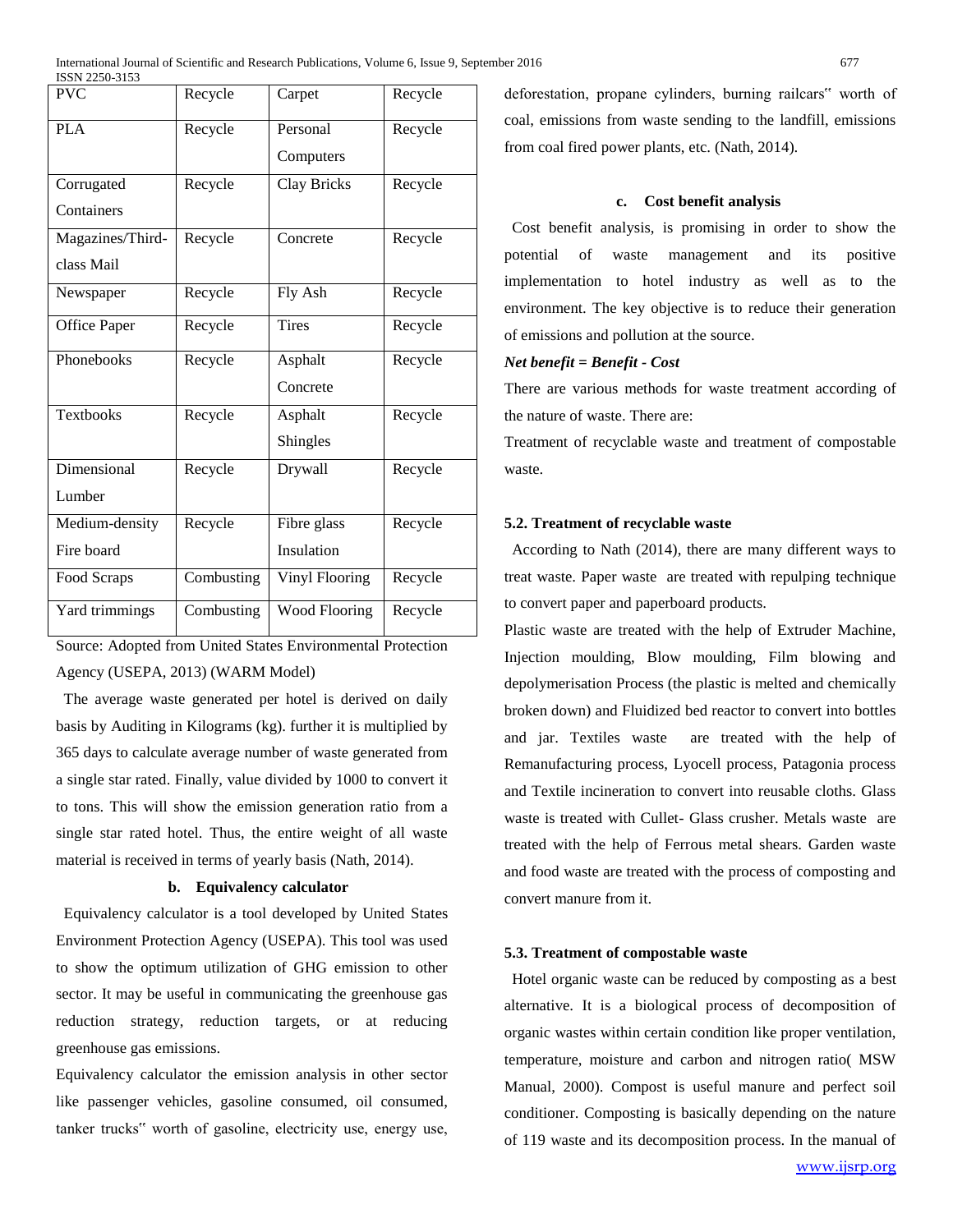municipal solid waste management (MSW manual, 2000) there are two methods of composting describes i.e., aerobic and anaerobic. Apart from that another form of composting is vermicomposting, in which various species of earthworm are used to convert organic waste into manure(Nath, 2014).

#### **6. Model or framework development**

 A holistic framework is developed for hotel industry with special focus on profitability. It can be proved that waste is revenue earning source for effective waste management in hotel industry. Framework will create options to save the cost paid to the local vendors and save labour cost for waste handling. Hotel waste management model is classified into: Profitability aspect and sustainable aspect (Pictorial representation of aspects of hotel waste management framework).

# **6.1 Profitability from recyclable and compostable waste**

 Profitability means the ability to generate profit from all the available business activities of an organization or firm. It is a return of given investment. It is a tool to boost or increase the overall profit by any systematic strategy. Here waste material work as profit enhancer. These waste items can generate some handsome amount of revenue; the two major source of profit is organic waste and recyclable waste(Nath, 2014).

Profitability from waste can be classified as: Saving from wet/ organic waste and saving from salvage value of recyclable waste (Source: Pictorial representation of profitability options).

 This is the first outcome phase of the model of waste management for hotel industry. Profit can be generated from bio-degradable waste and non-biodegradable waste and we can estimate the monetary and non-monetary value of waste. According to Nath(2014), the collected waste are segregated and categorized into three parts i.e. biodegradable waste/organic waste/wet waste or recyclable waste and inert/landfill waste.

 Wastes are properly treated according to the characteristic and composition. Biodegradable waste is sorted for composting process or biogas plant. If the volume of waste and land for waste treatment is limited then the best suit option is biogas. Otherwise if the volume of waste is higher or there is availability of land than composting is appropriate for waste treatment. Similarly once the waste are sorted in the form of recyclable waste again recyclable waste are categorized into sub category like metal waste, plastic waste, paper waste etc. Now the sub categorized waste are sell to concerning recycling units or scrap dealers to get salvage value of each material(Nath, 2014).

### **6.2 Sustainability from waste management**

 Sustainability is everything that need for the existence and survival of well-being that depends, either directly or indirectly on the natural environment. It creates as well as maintains the required conditions in which humans and nature can survive in a productive manner. Sustainability consists of three major aspects that is social, economic and environmental(Source: Pictorial representation of sustainability aspect). Any model, framework, strategy, blueprint etc. are only said to be sustainable if these three aspects are within.

#### **III. Conclusion**

 Waste production from hotel industries is one of the major issues in Indi because waste is not treated well. Therefore, develop a holistic framework for waste management has important role in the optimization of each waste material in hotel industry. Most of the wastes in hotels are recyclable or compostable.

 The study shows that hotels can not only make environmentally friendly contributions, but also make profits out of a proper recycling practice in a long-term. Waste elimination at source and recycling can saves GHG emission to a large extent. Therefore, it can decrease pollution and slow down global warming, which is a major problem mankind is facing nowadays.

Proper waste management strategy shows that a thorough literature review along with experts interviews done by researcher, waste audit form for the calculation of waste volume can be prepared. Then the impact of waste on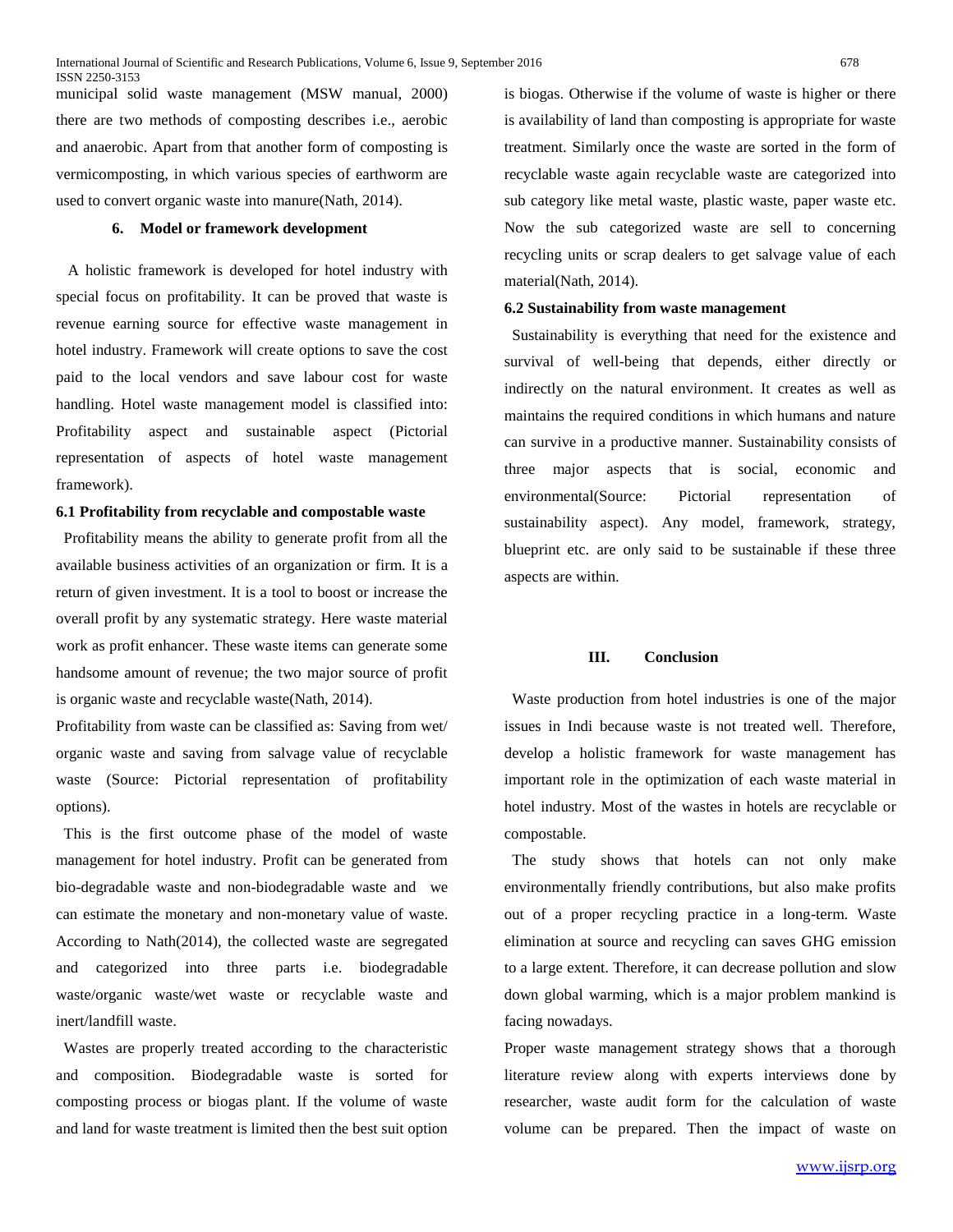environment was calculated with the help of WARM Model

and equivalency calculator. And the next most important analysis is cost benefit. And the last step is to develop the best framework or model which explain the value of profitability and sustainability.

 Waste Management is serious issue that needs public awareness and governmental attention immediately.

#### **REFERENCES**

- [1] **G. O. Young, "Synthetic structure of industrial plastics (Book style with paper title and editor)," in** *Plastics***, 2nd ed. vol. 3, J. Peters, Ed. New York: McGraw-Hill, 1964, pp. 15–64.**
- [2] **G. O. Young, "Synthetic structure of industrial plastics (Book style with paper title and editor)," in** *Plastics***, 2nd ed. vol. 3, J. Peters, Ed. New York: McGraw-Hill, 1964, pp. 15–64.**
- [3] **W.-K. Chen,** *Linear Networks and Systems* **(Book style)***.* **Belmont, CA: Wadsworth, 1993, pp. 123–135.**
- [4] **H. Poor,** *An Introduction to Signal Detection and Estimation***. New York: Springer-Verlag, 1985, ch. 4.**
- [5] American Hotel & Lodging Association (AH&LA). 2014. History of Lodging [WWW Document]. http://www.ahla.com/content.aspx?id¼4072 (accessed 11.03.14.).
- [6] Annepu, R.K. 2012. Sustainable Solid Waste Management in India. Waste-to-Energy Research and Technology Council (WTERT), Earth Engineering centre, Columbia University, New York.
- [7] Axler, B.H. 1973. Sanitation, Safety, and Maintenance Management. Bobbs-Merrill, Indianapolis.
- [8] Axler , H. 1973. Sanitation, Safety and Maintenance Management*.* New York: The Bobbs Merrill Company, pp. 94 – 102.
- [9] Baker, S., & Vandepeer, B. 2004. Deployed force waste management Report. Edinburgh, Australia: DSTO Systems Sciences Laboratory, pp. 1-71.
- [10] Ball, S., Abou Taleb, M. 2010. Benchmarking waste disposal in the Egyptian hotel industry. *Tourism Hosp*. Res. 11, 1e18. [http://dx.doi.org/10.1057/thr.2010.16.](http://dx.doi.org/10.1057/thr.2010.16)
- [11] Chan, WW, & Lam, J. 2001. Environmental accounting of municipal solid waste originating from rooms and restaurants in the Hong Kong hotel industry. *Journal of Hospitality & Tourism Research*, 25(4), 371- 385.
- [12] Cummings, L.E. 1997. Waste minimisation supporting urban tourism sustainability: A mega-resort case study. *Journal of Sustainable Tourism*, 5(2),93-108.
- [13] Curry, R. 2012. The Composition of Waste Disposed of by the UK Hospitality Industry (No. RES093-001). Waste and Resources Action Programme (WRAP), United Kingdom.
- [14] Department of Economic Affairs. 2009. Position Paper on the Solid Waste Management Sector in India. Public Private Partnerships in India, Ministry of Finance, Government of India, November.
- [15] Gervais, C. 2002. An overview of European Waste and Resource Management Policy.Forum for the Future, London.
- [16] Goldstein, K.A., Primlani, R.V. 2012. Current trends and opportunities in hotels sus-tainability. In: HVS Global Hospitality Services, Available at: http://www.hvs.com/Content/3218.pdf.
- [17] Hardesty, D. M. and Bearden, W.O. 2004. The use of expert judges in scale development: Implications for improving face validity of measures of unobservable constructs‖, *Journal of Business Research,* Vol. 57 (2), pp. 98-107.
- [18] Hayward, P. 1994. Disney does the environment. Lodging, 19(7),46-58.
- [19] IBEF a, india brand equity foundation available <http://www.ibef.org/industry/tourism-hospitality-india.aspx>
- [20] IBEF b, india brand equity foundation available at: [http://www.ibef.org/industry/indian-tourism-and-hospitality-industry](http://www.ibef.org/industry/indian-tourism-and-hospitality-industry-analysis-presentation)[analysis-presentation](http://www.ibef.org/industry/indian-tourism-and-hospitality-industry-analysis-presentation)
- [21] IHEL. 2002. Hotels care: Community action and responsibility for the environment. London, *UK: International Hotel Environmental Initiative*.
- [22] Industry [WWW Document]. Sustainable Business Associates. http://www.sbaint.ch/spec/sba/download/BGH/SBABGEHOTELLERIE ENG2008.pdf (accessed 24.02.14).
- [23] International Hotel & Restaurant Association. 1995. Environmental GoodPractice in Hotels: Case Studies From the International Hotel & Restau-rant Association Environmental Award. [http://www.pnuma.org/industria/documentos/Environmental%20Good%](http://www.pnuma.org/industria/documentos/Environmental%20Good%20Practice%20in%20Hotels.pdf) [20Practice%20in%20Hotels.pdf](http://www.pnuma.org/industria/documentos/Environmental%20Good%20Practice%20in%20Hotels.pdf)
- [24] International Hotel Environmental Initiative IHEI. 2002. Hotels Care: Community Action and Responsibility for the Environment. IHEI, London, UK.
- [25] Kang, K.H., Stein, L., Heo, C.Y.H., Lee, S. 2012. Views on environmentalism and con-sumers' willingness to pay for environmental sustainability in the hotel industry.IJHM 31 (2), 564–572.
- [26] Kirk , D. 1995. Environmental management in Hotels. International Journal of Contemporary Hospitality Management, Vol. 7(6), pp.3–8
- [27] Louis, G.E. 2004. A historical context of municipal solid waste management in the United States. *Waste Manag*. Res. 22, 306e322. http://dx.doi.org/10.1177/0734242X04045425.
- [28] Marthinsen, J., Kaysen, O., Kirkevaag, K. 2012. Prevention of Food Waste in Restaurants, Hotels, Canteens and Catering. Nordic Council of Ministers, Copenhagen, Denmark.
- [29] Masau, P., Prideaux, B. 2003. Sustainable tourism: a role for Kenya's hotel industry.Curr. Issues Tour. 6 (3), 197–208.
- [30] Memon, M.A. 2010. Integrated solid waste management based on the 3R approach.J. Mater. *Cycles Waste Manage.* 12 (1), 30–40.
- [31] McCoy B., Bacot, H and Galvan, P.J. 2002. Municipal commercial recycling: Barriers to Success*.* American Review of Public Administration, Vol.32(2), pp. 145-165.
- [32] MSW Manual. 2000. Manual on municipal solid waste management. Government of India, Ministry of urban development.
- [33] Nath, A. 2014. Profitability and sustainability from waste management practices in hotels and its impact on environment (Doctor of philosophy), Jaypee institute of information technology.
- [34] Pirani, S. I. and Arafat H. A. 2014. Solid waste management in the hospitality industry: A review. *Journal of Environmental Management,* 146, 320e336.
- [35] Rajput, R., Prasad G. and Chopra, A.K. 2009. Scenario of solid waste management in present Indian context. *Caspian Journal of Environmental Sciences*, Vol. 7(1), pp. 45-53.
- [36] Rohweder, L. 2008*.* Climate Change: A Business Challenge*.* Haaga-Helia Discussion, Vol. 9.
- [37] Radwan, Hatem R. 1.,Jones, Eleri and Minoli, Dino. 2010. Managing solid waste in small hotels. Journal of Sustainable Tourism, 18: 2, 175 - 190,First published on: 26 January 2010 (iFirst)
- [38] Singh, N., Cranage, D., and Lee, S. 2014. Green strategies for hotels: Estimation of recycling benefits. *International Journal of Hospitality Management,* 43, 13-22.
- [39] Singh, N., Cranage, D. A. & Nath, A. 2014. Estimation of GHG Emission from Hotel Industry. *Anatolia: An International Journal of Tourism and Hospitality Research*[, Volume 25,](http://www.tandfonline.com/loi/rana20?open=25#vol_25) [Issue 1.](http://www.tandfonline.com/toc/rana20/25/1)
- [40] Taleb, A.M. 2005. A study on benefits of applying waste recycling programs in the hotel Industry. Unpublished doctorate thesis, Faculty of Tourism and Hotel Management, Helwan University, pp. 50 – 77.
- [41] Tang, J. 2004. A Case Study of a Hotel Solid Waste Management Program in Bali, Indonesia. [http://www.collectionscanada.gc.ca/obj/s4/f2/dsk3/OWTU/TC-OWTU-](http://www.collectionscanada.gc.ca/obj/s4/f2/dsk3/OWTU/TC-OWTU-373.pdf)[373.pdf](http://www.collectionscanada.gc.ca/obj/s4/f2/dsk3/OWTU/TC-OWTU-373.pdf)
- [42] Todd, M., Hawkins, R. 2003. Waste Counts: A Handbook for Accommodation Operators. Oxford Brookes University, United Kingdom.
- [43] Todd, M., & Hawkins, R. 2007. Waste counts: A handbook for accommodation operators. The from